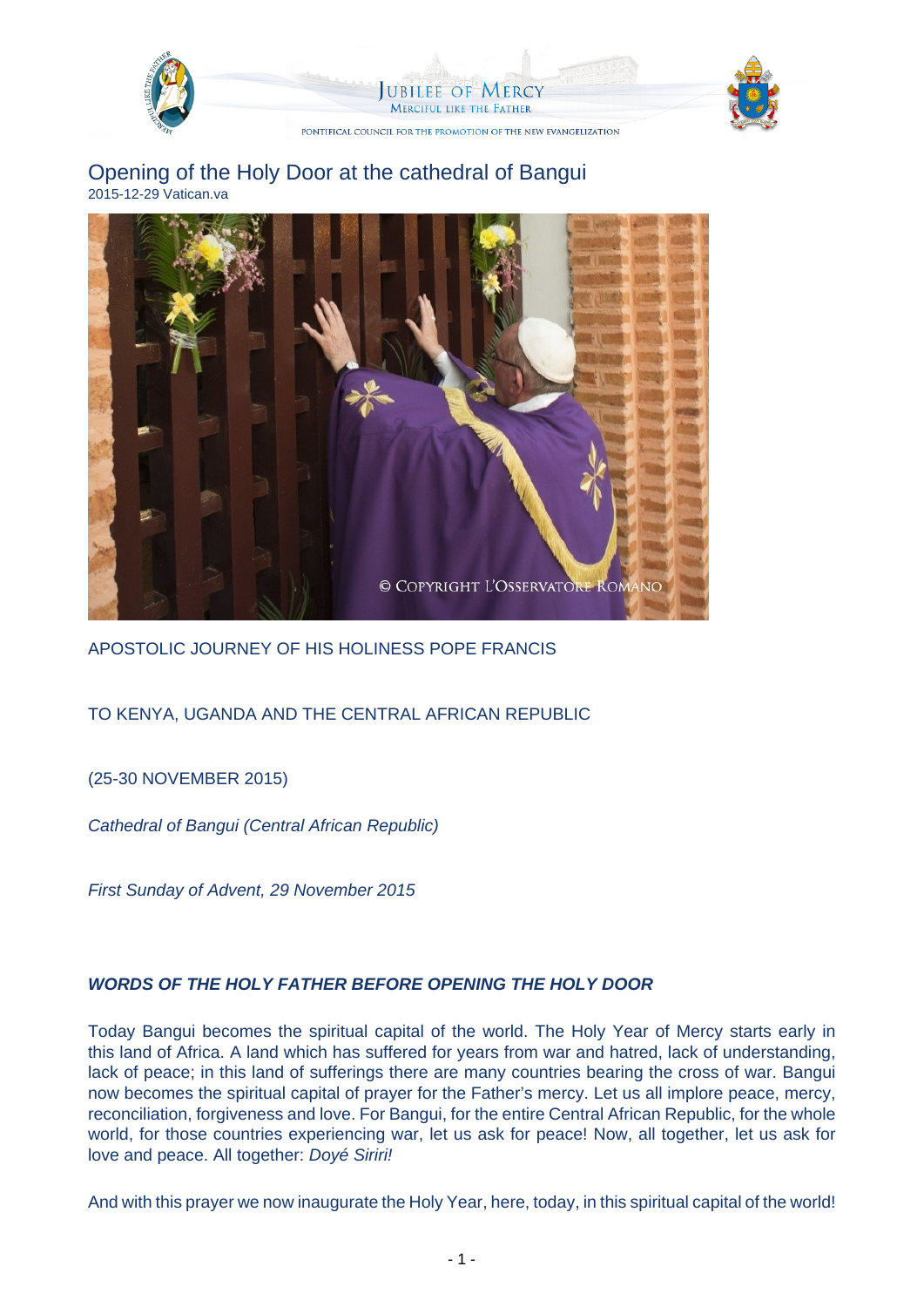## **HOMILY OF THE HOLY FATHER**

On this first Sunday of Advent, the liturgical season of joyful expectation of the Saviour and a symbol of Christian hope, God has brought me here among you, in this land, while the universal Church is preparing for the opening of the Jubilee Year of Mercy, which we inaugurated here today. I am especially pleased that my pastoral visit coincides with the opening of this Jubilee Year in your country. From this cathedral I reach out, in mind and heart, and with great affection, to all the priests, consecrated men and women, and pastoral workers of the nation, who are spiritually united with us at this moment. Through you, I would greet all the people of the Central African Republic: the sick, the elderly, those who have experienced life's hurts. Some of them are perhaps despairing and listless, asking only for alms, the alms of bread, the alms of justice, the alms of attention and goodness. All of us are looking for God's grace, for the alms of peace.

But like the Apostles Peter and John on their way to the Temple, who had neither gold nor silver to give to the paralytic in need, I have come to offer God's strength and power; for these bring us healing, set us on our feet and enable us to embark on a new life, to "go across to the other side" (cf. Lk 8:22).

Jesus does not make us cross to the other side alone; instead, he asks us to make the crossing with him, as each of us responds to his or her own specific vocation. We need to realize that making this crossing can only be done with him, by freeing ourselves of divisive notions of family and blood in order to build a Church which is God's family, open to everyone, concerned for those most in need. This presupposes closeness to our brothers and sisters; it implies a spirit of communion. It is not primarily a question of financial means; it is enough just to share in the life of God's people, in accounting for the hope which is in us (cf. 1 Pet 3:15), in testifying to the infinite mercy of God who, as the Responsorial Psalm of this Sunday's liturgy makes clear, is "good [and] instructs sinners in the way" (Ps 24:8). Jesus teaches us that our heavenly Father "makes the sun rise on the evil and on the good" (Mt 5:45). Having experienced forgiveness ourselves, we must forgive others in turn. This is our fundamental vocation: "You, therefore, must be perfect, as your heavenly Father is perfect" (Mt 5:48).

One of the essential characteristics of this vocation to perfection is the love of our enemies, which protects us from the temptation to seek revenge and from the spiral of endless retaliation. Jesus placed special emphasis on this aspect of the Christian testimony (cf. Mt 5:46-47). Those who evangelize must therefore be first and foremost practitioners of forgiveness, specialists in reconciliation, experts in mercy. This is how we can help our brothers and sisters to "cross to the other side" – by showing them the secret of our strength, our hope, and our joy, all of which have their source in God, for they are grounded in the certainty that he is in the boat with us. As he did with the apostles at the multiplication of the loaves, so too the Lord entrusts his gifts to us, so that we can go out and distribute them everywhere, proclaiming his reassuring words: "Behold, the days are coming when I will fulfil the promise I made to the house of Israel and the house of Judah" (Jer 33:14).

In the readings of this Sunday's liturgy, we can see different aspects of this salvation proclaimed by God; they appear as signposts to guide us on our mission. First of all, the happiness promised by God is presented as justice. Advent is a time when we strive to open our hearts to receive the Saviour, who alone is just and the sole Judge able to give to each his or her due. Here as elsewhere, countless men and women thirst for respect, for justice, for equality, yet see no positive signs on the horizon. These are the ones to whom he comes to bring the gift of his justice (cf. Jer 33:15). He comes to enrich our personal and collective histories, our dashed hopes and our sterile yearnings. And he sends us to proclaim, especially to those oppressed by the powerful of this world or weighed down by the burden of their sins, that "Judah will be saved and Jerusalem will dwell securely. And